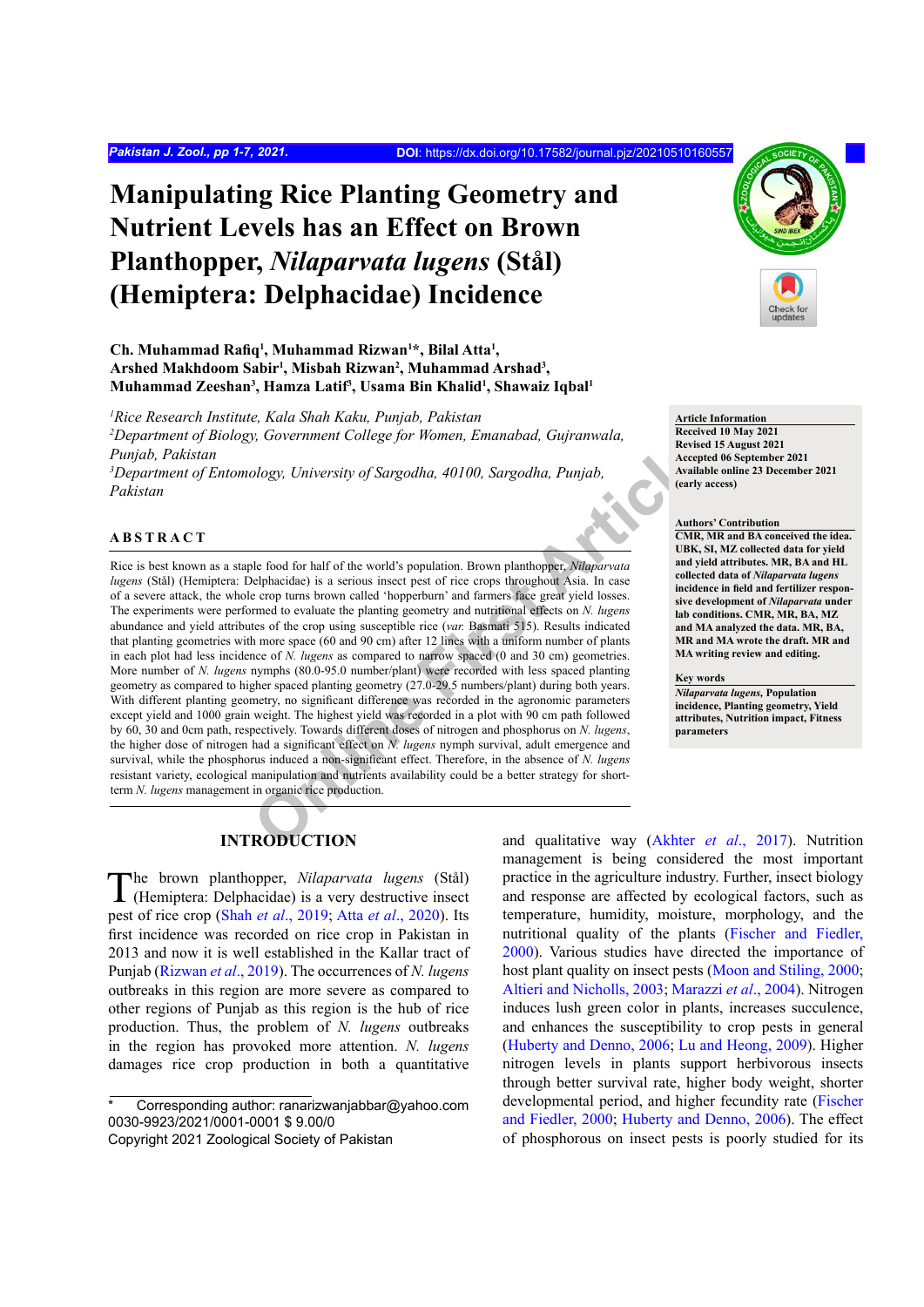fitness. However, it may impose severe consequences for the growth rate of consumers (Elser *et al*[., 2000](#page-4-4); [Sterner](#page-6-1) [and Elser, 2002](#page-6-1)). Phosphorous is an important component of energy molecules produced in plants such as ATPs, ADPs, and RNA synthesis. Hence, the availability of nitrogen and phosphorous is very much necessary for the growth and development of insects [\(Huberty and Denno,](#page-5-3) [2006\)](#page-5-3).

Another important agronomic factor is the plant density that influences the microenvironment of the field and impacts the development and yield components of crops and attraction to insect pests. Increasing plant population density generally decreases the growth and yield per plant ([Caliskan](#page-4-5) *et al*., 2007). The optimal plant population allows the interception of all photosynthetically active radiation (PAR) to contribute the highest yield. No further increase in yield can be made possible under the same conditions with more plant density (Duncan, 1986) because of a decline in radiation use efficiency (Purcell *et al*[., 2002](#page-5-5)). For a specific cereal crop, optimum plant density may vary with the genotype and geographical location to attain the highest yield. Better light interception attributes to higher yield for narrow row planting (Board *et al*[., 1992\)](#page-4-6).

Population dynamics of insect pests are dependent upon various parameters that favor their survival rate, high fecundity, and faster development. The ecological fitness of an insect describes its role in the specific niche or ecosystem. It may vary depending upon how an individual or community interacts with their surroundings (Lu and [Heong, 2009\)](#page-5-4). Host plant plays a key role in the abundance of herbivorous insects by influencing their fitness and survival ([Cook and Demo, 1994](#page-4-7)).

Information on the nutritional composition of rice plants and the plant diversity in the field is an important concern for the management of *N. lugens*.

The present study was conducted to evaluate: (i) the effect of manipulating planting geometries on population incidence of *N. lugens* along with the impact on plant population, plant height, and panicle length, number of filled and unfilled grains, 1000 grain weight, and crop yield under field conditions, and (ii) nitrogen and phosphorous on *N. lugens* nymph survival, adult emergence, and adult survival under controlled conditions.

# **MATERIALS AND METHODS**

#### Nilaparvata lugens *culture*

*N. lugens* was reared under laboratory conditions on susceptible rice variety Basmati 515. Forty-five to sixty days old potted plants were cleaned with distilled water and leaf sheaths were detached. Adult pairs of *N. lugens*

were released in wooden rearing cages (80  $\times$  50  $\times$  120 cm) containing potted plants for oviposition and removed after 48 h with the help of an aspirator. The plants were changed twice a week to provide sufficient food and ambient conditions for nymph survival and development. A sufficient population was maintained through this cycle to attain the required number of *N. lugens* for further experiments.

## *Effect of planting geometry on* N. lugens *incidence and plant's agronomic characters*

**Exampl[e](#page-5-4) 19 Example 19 Example 19 Example 19 Example 19 Example 19 Example 19 Example 19 Example 19 Example 19 Example 19 Example 19 Example 19 Example 19 Example 19 Example 19 Example 19** The effect of planting geometry on the incidence of *N. lugens* was studied under field conditions on susceptible rice (*var.* Basmati 515). Rice nursery was sown during 1st week of June and 30 days old plants were transplanted on 1<sup>st</sup> week of July. The experiment was laid out in randomized complete block design. The field was divided into 3 plots and each plot was considered a block. All treatments were randomly assigned in each plot. Three plants were randomly selected from each plot to record the data. All recommended plant production operations were carried out as per protocol but no pesticide was used for plant protection purposes. The experiment was performed for two cropping seasons in 2018-19. The detail of planting geometry in different treatments is given in [Figure 1.](#page-2-0) The population of *N. lugens* per plant was recorded from randomly selected plants to take an average number. Data were recorded on weekly basis for *N. lugens* population records till the physiological maturity of plants. Data for plant population (m-2), plant height (cm), tiller per plant (Nos.), panicle length (cm), filled and unfilled grains per panicle, weight of filled grains (g), and 1000 grain weight (g) were recorded from selected plants. Yield (kg) per plot was recorded upon the harvesting of trial and then converted into mound per hectare.

#### *Effect of nutrients on* N. lugens *incidence*

Two-week-old rice seedlings (*var.* Basmati-515) were transplanted in pots (18cm high  $\times$  12cm diameter) and provided with three levels of nitrogen (0, 100, 200 kg N ha<sup>-1</sup>), and phosphorous (0, 25, 50 kg  $P_2O_5$  ha<sup>-1</sup>) and combinations of these levels. The experiment was laid out in a completely randomized design and replicated five times considering each plant as a replication. Two and a half kg of dry soil was poured into each pot. The soil consisted of clay loam, with pH=7.5, organic matter  $C = 0.3{\text -}0.6\%$ , N  $= 0.35$  gkg<sup>-1</sup>, available P = 1 gkg<sup>-1</sup>, available Si = 0.11 gkg <sup>1</sup> and available K = 67.12 mgkg<sup>-1</sup> ([Rizwan](#page-5-6) *et al.*, 2021). The amount of fertilizer applied to each pot was calculated considering 1 ha of agriculture field contains  $2 \times 10^6$  kg soil in its root zone (Asher *et al*[., 2002\)](#page-4-8). One-third of the nitrogen fertilizer and whole phosphorous (in the form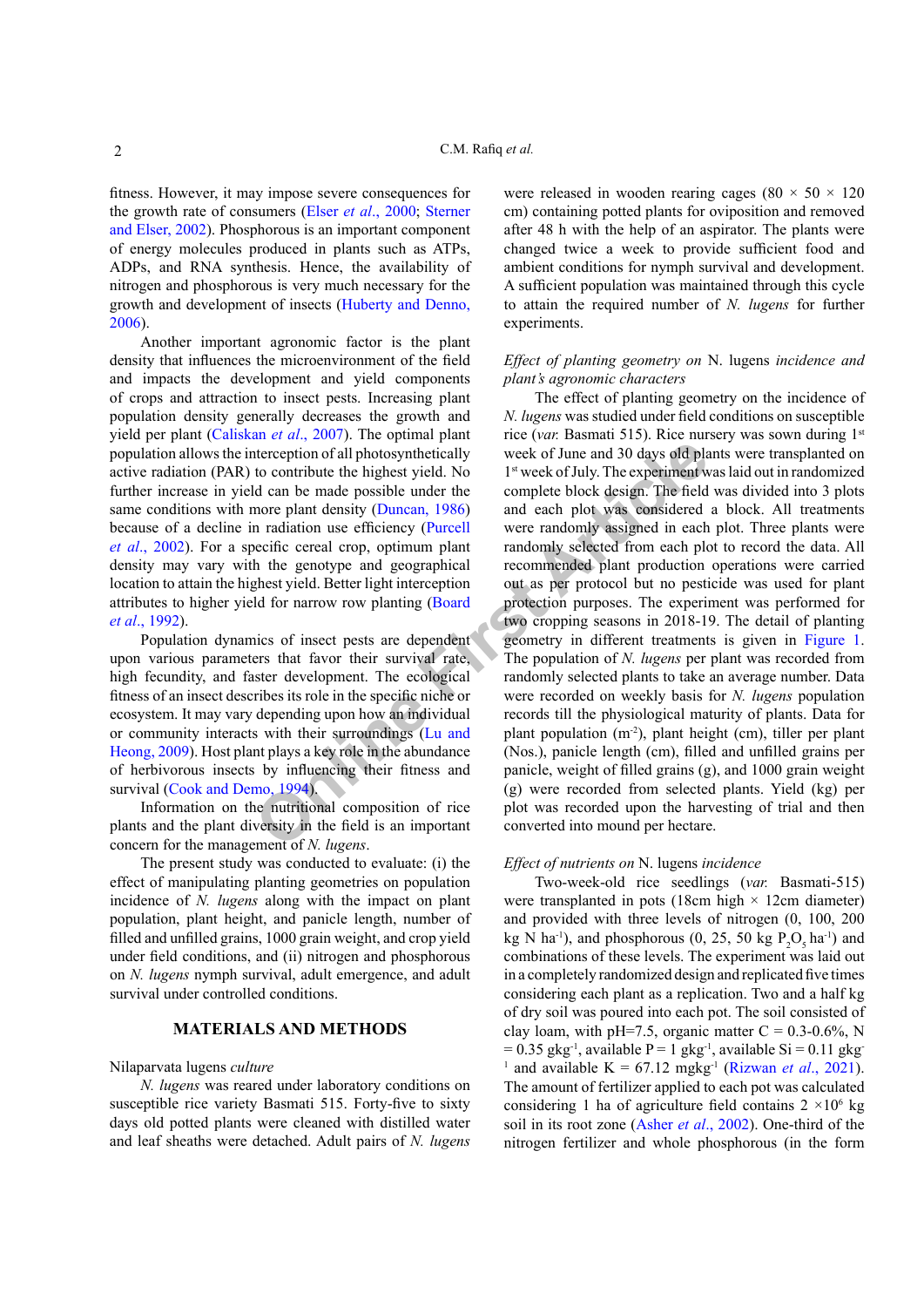of DAP) were mixed in the soil as basal application. The remaining 2/3 applied in splits when plants were 25 and 35 days old. These macronutrient treatments were tagged as  $N_{0}$ ,  $N_{100}$ ,  $N_{200}$  and  $P_{0}$ ,  $P_{25}$  and  $P_{50}$ . Plants were placed under natural conditions and regular watering was carried out to allow ample growth of plants. The plants grown in pots with prescribed levels of nutrients were evaluated for *N. lugens* nymph and adult development rates. Thirty newly hatched 1<sup>st</sup> instar *N. lugens* nymphs were collected from laboratory culture and released in each treatment (45 days old plants). Data were collected daily for nymph survival and adult development and survival. Nymph survival was estimated by counting the total number of nymphs used and reached the adult stage. Nymph development was counted by the number of degree-days required to reach the adult stage by nymphs for each treatment. Seven pairs of newly developed adults from each nutrient level were introduced into 45 days old plants supplemented with the same level of nutrients. The number of enduring adults was noted on the 7<sup>th</sup> day.

#### *Data analysis*

The effect of plant geometry on all studied parameters was analyzed by one-way analysis of variance (ANOVA) and nutrition effect on *N. lugens* survival and development was analyzed by two-way ANOVA. Means were separated by using the least significant difference (LSD) test at a probability level of 5%. Data were analyzed by using SPSS 20.0 software.

# **RESULTS**

### *Effect of planting geometry on* N. lugens *incidence and plant's agronomic characters*

Incidence of *N. lugens* population among treatments was significant during  $2018$  (F<sub>3, 35</sub> = 216.93, *P* < 0.05) and 2019 (F<sub>3, 35</sub> = 216.93,  $P < 0.05$ ). The least number of *N. lugens* (27.0-29.5 numbers/plant) was recorded in  $T<sub>4</sub>$ during 2018-19. However, the highest population of *N. lugens* (80.0-95.0number/plant) was recorded in  $T_1$  and  $T_2$ during both study years [\(Fig. 1\)](#page-2-0). The yield per plot was also significantly affected by planting geometry during 2018  $(F_{3,11}= 17.55, P= 0.002)$  and 2019  $(F_{3,11}= 17.55, P= 0.002)$ . The highest yield was recorded 35.0 to 36.7 quintal/ha in  $T_3$  and  $T_4$  during 2018 and 27.0 to 27.5 quintal/ha in 2019 [\(Fig. 3](#page-3-0)).

Planting geometry had no significant effect on plant population (F<sub>3, 11</sub> = 1.83, *P* > 0.05), plant height (F<sub>3, 11</sub> = 2.41, *P* > 0.05), number of filled gains ( $F_{3, 11}$ = 2.29, *P* > 0.05), and number of unfilled grains  $(F_{3, 11} = 1.06, P > 0.05)$  during 2018. Similar trend was found in 2019, as no significant effect of planting geometry was found on plant population

 $(F_{3, 11} = 1.54, P > 0.05)$ , plant height  $(F_{3, 11} = 2.41, P > 0.05)$ , number of filled gains  $(F_{3,11} = 2.29, P > 0.05)$ , and number of unfilled grains  $(F_{3,11} = 1.06, P > 0.05)$ . Further number of tillers per plant  $(F_{3, 11} = 1.12, P > 0.05)$ , panicle length  $(F_{3, 11} = 4.27, P > 0.05)$ , weight of filled grains  $(F_{3, 11} = 0.72, F_{3, 11} = 0.72)$  $P > 0.05$ ), were not significantly affected by planting geometry during 2019 while, effect was significant on 1000 grain weight (F<sub>3, 11</sub>= 21.05, *P*= 0.0014). The highest grains weight  $26.9g/1000$  grains were recorded in T<sub>4</sub> during 2018. During 2019, similar trend was found in which planting geometry did not affect significantly the number of tillers per plant (F3<sub>,11</sub>= 1.12, *P* > 0.05), panicle length (F<sub>3,11</sub>= 4.27, *P* > 0.05), weight of filled grains (F<sub>3,11</sub>)  $= 0.72, P > 0.05$ , except 1000 grain weight (F<sub>3,11</sub> = 6.58, *P*  $= 0.0252$ ). The grains weight was recorded highest 25.95  $g/1000$  grains in T<sub>4</sub> (Fig. 2).



<span id="page-2-0"></span>Fig. 1. Impact of manipulating planting geometries on *Nilaparvata lugens* incidence during 2018 and 2019. Means sharing similar letters are not significantly different at  $P > 0.05$ .

#### *Effect of nutrients on* N. lugens

A significant effect  $(F_{2, 26} = 589.47, P < 0.05)$ of nitrogen doses was found on *N. lugens*, effects of phosphorous  $(F_{2, 26} = 0.21, P > 0.05)$ , and their interactions  $(F<sub>4, 26</sub> = 1.68, P > 0.05)$  was not significant. There was a significant difference among nymph survival developed on different doses of nitrogen *i.e*., 0, 100 and 200 Kg ha<sup>-1</sup>. Nymph survival rate was higher  $(80.0-8.0\%)$  when nitrogen dose was higher  $(N_{200})$  with the combination of phosphorous. In the same way, nitrogen had a significant  $(F_{2, 26} = 70.55, P < 0.05)$  effect on the nymph development. Nymph duration decreased with the increase in nitrogen dose while phosphorous  $(F_{2, 26} = 0.73, P > 0.05)$  and nitrogen  $\times$  phosphorous (F<sub>4, 26</sub> = 0.73, P > 0.05) showed no significant effect on the nymph developmental period. Nitrogen also showed a significant  $(F_{2, 26} = 164.26, P$ < 0.05) effect on the adult survival rate of *N. lugens* introduced to different treatments. The adult survival rate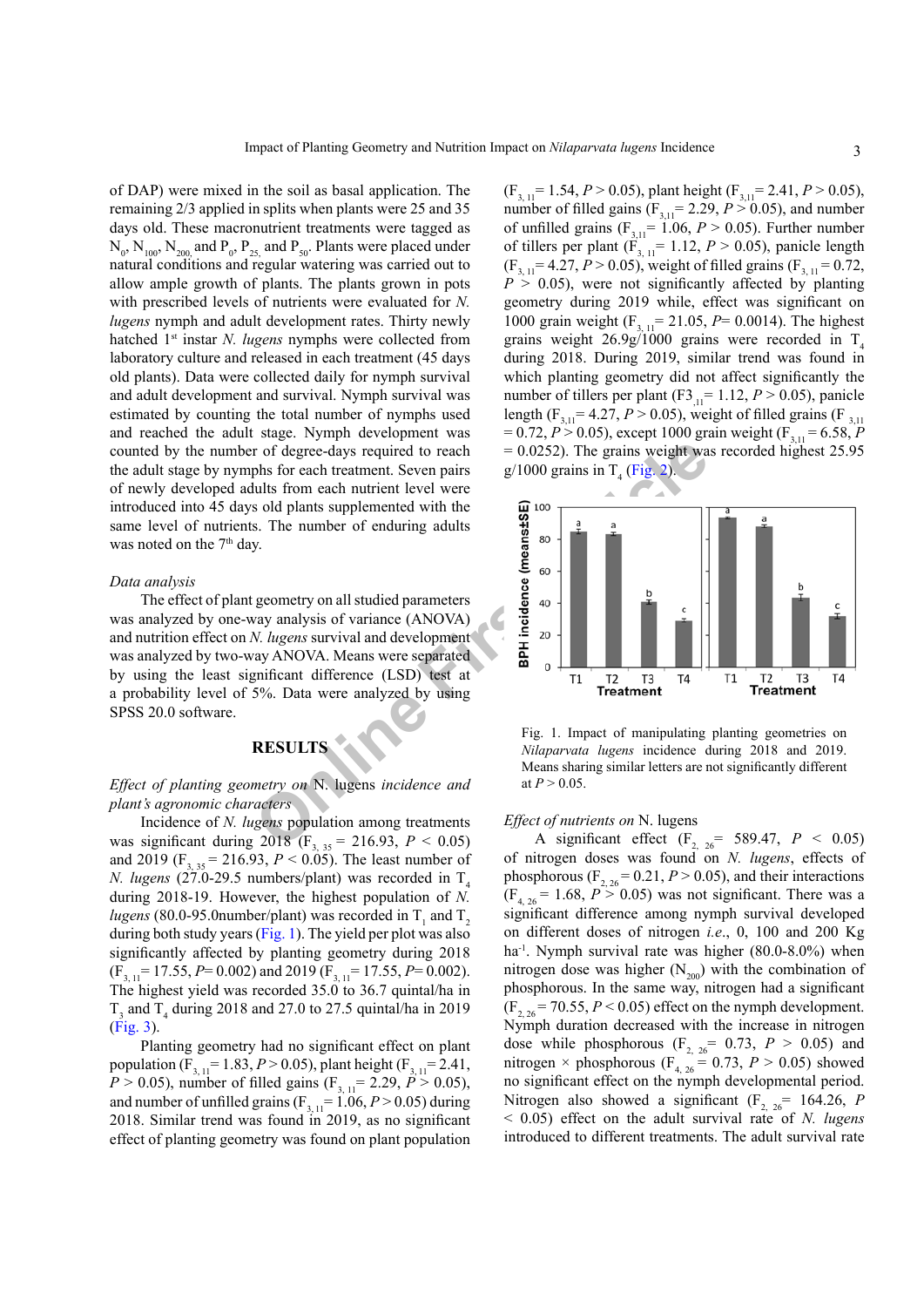was improved significantly from 19.05% to 57.14% with  $N_0$  to  $N_{200}$ , respectively. However, phosphorous  $(F_{2, 26}$ 2.06,  $P > 0.05$ ) and nitrogen×phosphorous interaction ( $\overline{F}_4$ )  $_{26}$  = 2.06, *P* > 0.05) induced a non-significant effect on the adult survival of *N. lugens* [\(Fig. 4\)](#page-3-2).



<span id="page-3-1"></span>Fig. 2. Impact of manipulating planting geometries on agronomic parameters of Basmati-515 during 2018 and 2019. Bars without lettering shows non-significant (*P* > 0.05) difference among the treatments. Means sharing similar letter are also not significant at  $P > 0.05$ .



<span id="page-3-0"></span>Fig. 3. Impact of manipulating planting geometries on yield of Basmati-515 during 2018 and 2019. Means sharing similar letters are not significantly different at  $P > 0.05$ .

## **DISCUSSION**

The higher *N. lugens* population was recorded in less spaced geometries, while the plant population remained non-significant in all planting geometries. No significant difference was recorded in almost all agronomic parameters



<span id="page-3-2"></span>Fig. 4. Nymphal survival  $(\%)$ , duration (days) and adult survival (%) of *Nilaparvata lugens* after one week of fertilizer application under controlled conditions.

**Example the set of the plant is the plant when planted at different and discouraged. It creates a density and multiplication is an important computation is an important computation is an important computation is an impor** of the plants when planted at different geometries. Hence, the yield suffered more in less spaced planting methods than more spaced geometries under field conditions. Insect-plant interaction is an important component of integrated pest management (Speight *et al*., 2008). [Teetes \(1991\)](#page-6-3) reported that transplanting dense seedling changes paddy plant canopy growth which resultantly generates a microclimatic environment that favors the *N. lugens* abundance. [Prasad](#page-5-7)  *et al*. (2003) have also reported that compact seedling plantations influence *N. lugens* prevalence positively. Our results support that dense transplantation of seedlings without an aeration path or space supports *N. lugens* development positively while having a significant effect on yield. Thus, dense transplantation needed to be avoided and discouraged. It creates a dense and bushy plant canopy, a situation, favorable for *N. lugens* growth, development, and multiplication. Differences in planting geometries at uniform plant populations differed significantly in grain yield. This illustrates that an optimum plant population with a higher path is important to obtain high grain yields.

> Nitrogen doses achieved a significant increase in the survival rate of nymphs, reduced nymph duration, and improved adult survival rate, while phosphorous induced a non-significant effect. Nymphal survival rate almost doubled with nitrogen application ( $N_0$  to  $N_{200}$ ) from 45.56 to 84.44%. The developmental period of nymphs was also reduced from 14.56 days to 10.89 days. It means more number of generations in less time leads to more chances of crop failure. Adult survival was more than double with  $N_{200}$  application (52.38%) compared to  $N_0$  application (23.81%). Throughout Asia, *N. lugens* is being considered the most serious sucking insect pest of rice crops. Nutrients availability persuades changes in the morphology and biochemistry of host plants that may be useful for survival and higher fitness of herbivores ([Bernays, 1990](#page-4-9)). Nitrogen content is the most important component limiting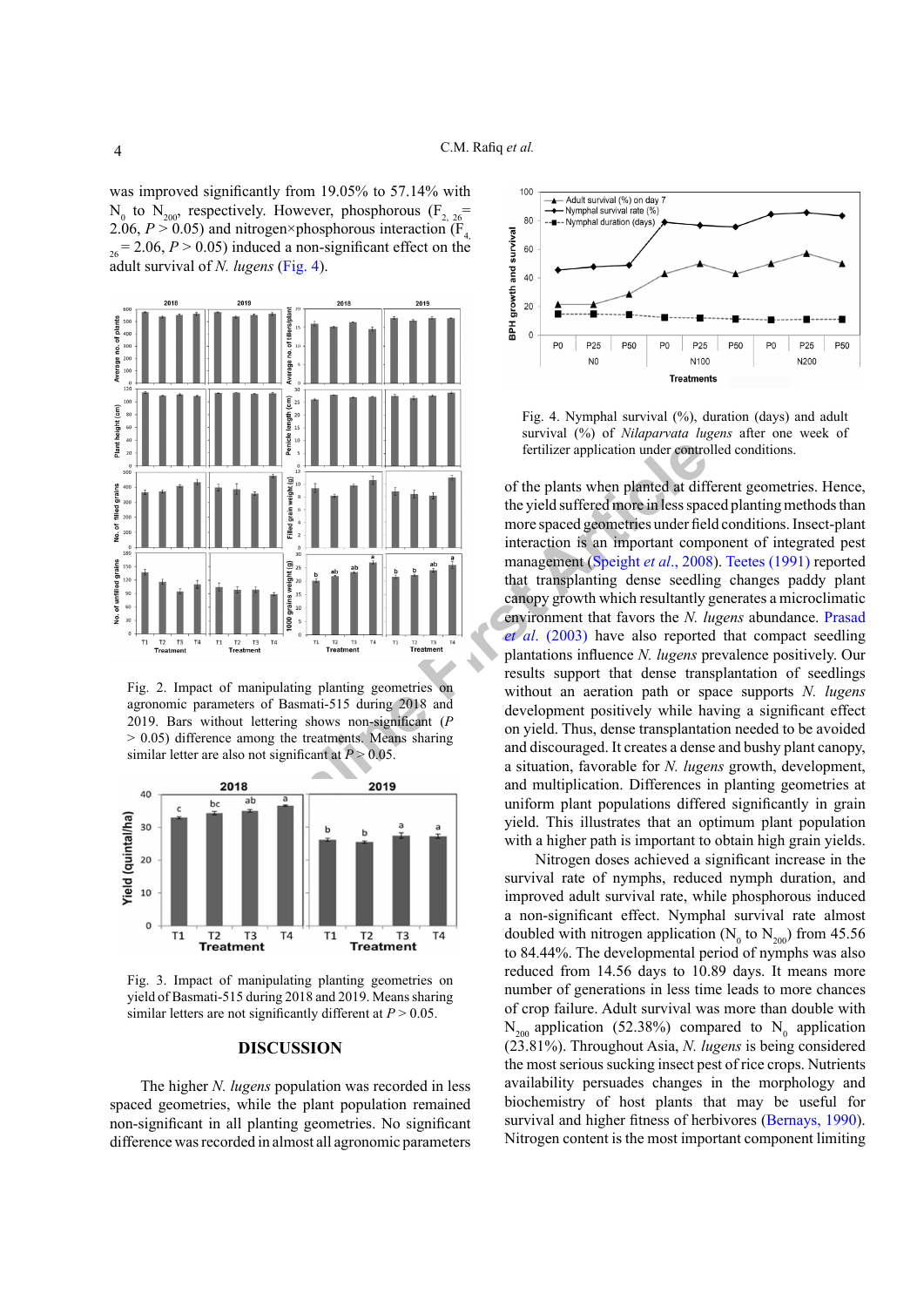maintenance (Slansky and Scriber, to unravel and solve soil f<br>gen reduces the supplementation of *Monogr. Canberra*, 83: 13<br>ants less preferable for insect pests<br>Atta, B., Rizwan, M., Sab<br>enhemicals which could be noxious herbivores insect pests (Lu *et al*[., 2007;](#page-5-8) Han *et al*[., 2014](#page-5-9); [Oliveira](#page-5-10) *et al*., 2014). The survival rate of both nymph and adult stages of *N. lugens* was significantly higher on nitrogen-supplemented plants than nitrogen-deficient ones, and it was almost double for nymph and adult. However, phosphorous did not affect the *N. lugens* and the findings are following Rashid *et al*[. \(2017\).](#page-5-11) This study endorses that nitrogen-supplemented rice plants enhanced the chances of *N. lugens* survival as reported in previous studies ([Lu](#page-5-12) *et al*[., 2004;](#page-5-12) [Rashid](#page-5-11) *et al*., 2017). Nitrogen application to rice plants results in a significant increase in nitrogen and protein contents in plant sap [\(Rashid](#page-5-13) *et al*., 2016), from which insect could get more protein as sucking insect pests derives soluble protein and amino acids from their host plants for their maintenance (Slansky and Scriber, [1985\)](#page-6-4). Moreover, nitrogen reduces the supplementation of silicon which makes plants less preferable for insect pests if accumulated in higher concentration and it lessens the accumulation of allelochemicals which could be noxious to insect pests [\(Sterner and Elser, 2002;](#page-6-1) Schoonhoven *et al*[., 2005;](#page-5-14) Rashid *et al*., 2016; Ali *et al*., 2017). Previous studies reported that silicon could induce resistance to herbivores (Reynolds *et al*., 2009; Kvedaras *et al*., 2010; Han *et al*[., 2015;](#page-5-17) Nikpay *et al*., 2015). In the present study, it is clear that N greatly affected *N. lugens* survival. Nitrogen also reduced the generation time for *N. lugens* development means that higher nitrogen application will reduce generation time and leads more generations in the same field enhancing the risks of hopper burn. It means *N. lugens* generation is positively correlated but nymph duration is negatively associated with nitrogen.

# **CONCLUSION**

Fertilizer administration provides an alternate strategy for the management of *Nilaparvata lugens* as it provides a less conducive environment for its growth, development, survival, and propagation. On the other hand, planting geometry with more space and a uniform number of plant populations offers another tactic for *N. lugens* management and to obtain a higher yield. Both strategies could be applied for insect pest management to organic rice production.

*Statement of conflict of interest*

The authors have declared no conflict of interest.

## **REFERENCES**

<span id="page-4-1"></span>Akhter, M., Sabir, A.M., Shah, Z.U., Rizwan, M., Atta, B., Awan, T.H. and Khalid, U.B., 2017. *Occurrence of planthoppers in core area of the Punjab,*  Pakistan. 1<sup>st</sup> Int. Conf. Emerg. Trends Zool. Dep. Zool., Univ. Sargodha, Pak., pp. 42-43.

- <span id="page-4-10"></span>Ali, K., Sagheer, M., Hasan, M.U., Hanif, C.M.S., Malik, S., Rizwan, M. and Rashid A., 2017. Medicinal response of *Moringa olifera* and *Nicotiana tobaccum* as repellent and toxicant against *Trogoderma granarium* and *Rhyzopertha domonica*. *Z Arznei-Gewurzpfla,* **22**: 132–135.
- <span id="page-4-3"></span>Altieri, M.A. and Nicholls C.I., 2003. Soil fertility management and insect pests: Harmonizing soil and plant health in agroecosystems. *Soil Till. Res*., **72**: 203-211. [https://doi.org/10.1016/S0167-](https://doi.org/10.1016/S0167-1987(03)00089-8) [1987\(03\)00089-8](https://doi.org/10.1016/S0167-1987(03)00089-8)
- <span id="page-4-8"></span>Asher, C., Grundon, N. and Menzies, N.N., 2002. How to unravel and solve soil fertility problems. *ACIAR Monogr. Canberra,* 83: 139.
- <span id="page-4-0"></span>Atta, B., Rizwan, M., Sabir, A.M., Gogi, M.D., Farooq, M.A. and Batta, Y.A., 2020. Efficacy of entomopathogenic fungi against brown planthopper *Nilaparvata lugens* (stål) (Homoptera: Delphacidae) under controlled conditions. *Gesunde Pflanzen,* **72**: 101-112. [https://doi.org/10.1007/](https://doi.org/10.1007/s10343-019-00490-6) s10343-019-00490-6
- <span id="page-4-9"></span>Bernays, E.A., 1990. *Insect-plant interactions*. CRC Press, Boca Raton. pp. 176.
- <span id="page-4-6"></span>Board, J.E., Kamal, M. and Harville, B.G., 1992. Temporal importance of greater light interception to increased yield in narrow row soybean. *J. Agron.,* **84**: 575–579. [https://doi.](https://doi.org/10.2134/agronj1992.00021962008400040006x) [org/10.2134/agronj1992.00021962008400040006x](https://doi.org/10.2134/agronj1992.00021962008400040006x)
- <span id="page-4-5"></span>Caliskan, S.M., Aslan, M., Uremis, I. and Caliskan, M.E., 2007. The effect of row spacing on yield and yield components of full season and double cropped soybean. *Turk. J. Agric. For.,* **31**: 147-154.
- <span id="page-4-7"></span>Cook, A.G. and Dennoo, R.F., 1994. *Planthopper/plant interactions: Feeding behavior, plant nutrition, plant defense and host plant specialization*. In: *Planthoppers: Their ecology and management*  (eds. R.F. Denno and T.J. Perfect). Chapman and Hall, London. [https://doi.org/10.1007/978-1-4615-](https://doi.org/10.1007/978-1-4615-2395-6_3) [2395-6\\_3](https://doi.org/10.1007/978-1-4615-2395-6_3)
- Duncan, W.G., 1986.Planting patterns and soybean yields. *Crop Sci*., **26**: 584-588. [https://doi.org/10.2135/](https://doi.org/10.2135/cropsci1986.0011183X002600030033x) [cropsci1986.0011183X002600030033x](https://doi.org/10.2135/cropsci1986.0011183X002600030033x)
- <span id="page-4-4"></span>Elser, J.J., Fagan, W.F., Denno, R.F., Dobberfuhl, D.R., Folarin, A., Huberty, A., Interlandi, S., Kilham, S.S., McCauley, E., Schulz, K.L., Siemann, E.H. and Sterner, R.W., 2000. Nutritional constraints in terrestrial and freshwater food webs. *Nature,* **408**: 578-580.<https://doi.org/10.1038/35046058>
- <span id="page-4-2"></span>Fischer, K. and Fiedler, K., 2000. Response of the copper butterfly *Lycaena tityus* to increased leaf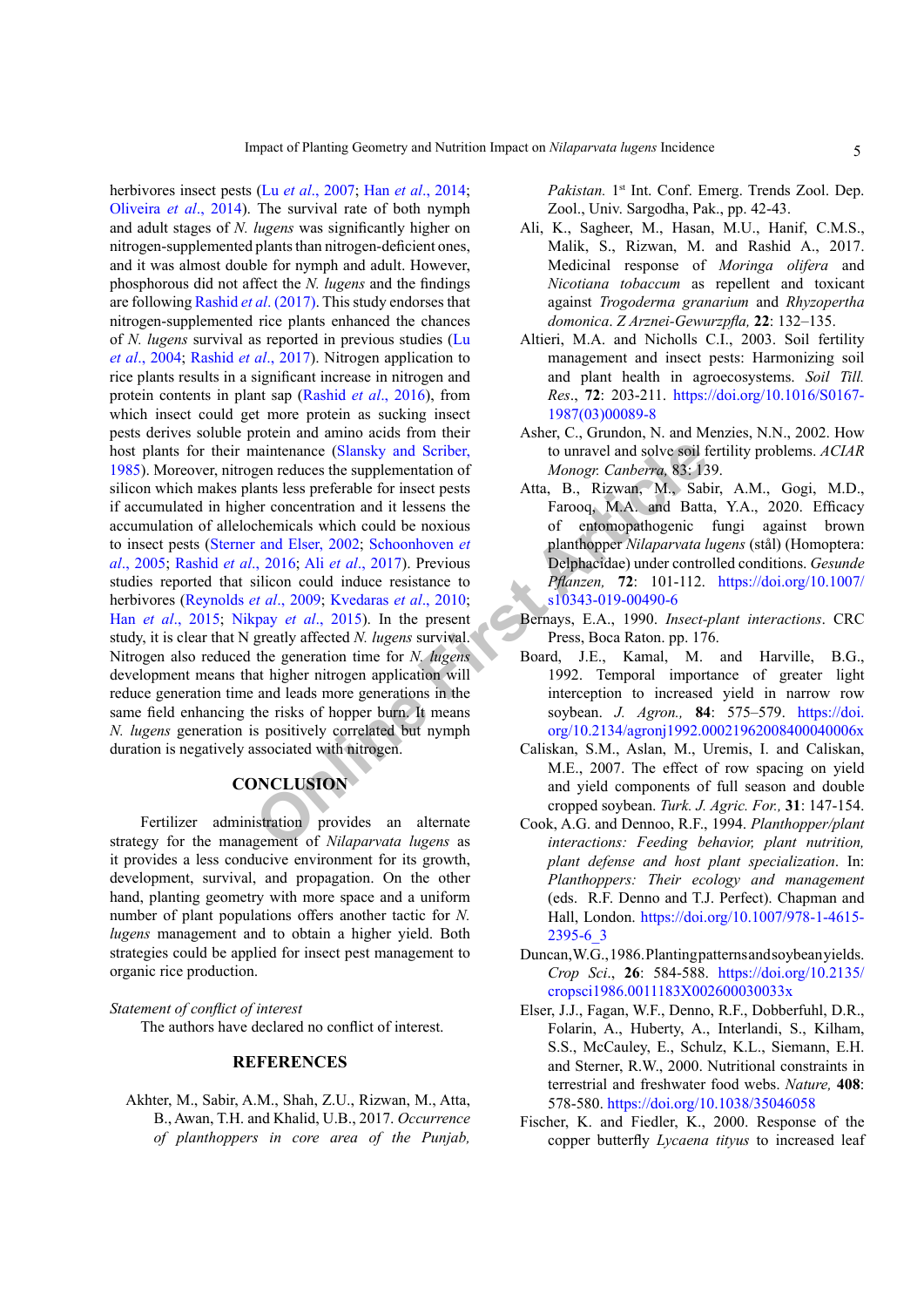nitrogen in natural food plants: Evidence against the nitrogen limitation hypothesis. *Oecologia,* **124**: 235–241.<https://doi.org/10.1007/s004420000365>

- <span id="page-5-9"></span>Han, P., Lavoir, A.V., Le Bot, J., Amiens-Desneux, E. and Desneux, N., 2014. Nitrogen and water availability to tomato plants triggers bottom-up effects on the leafminer *Tuta absoluta*. *Sci. Rep*., **4**: 4455.<https://doi.org/10.1038/srep04455>
- <span id="page-5-17"></span>Han, Y., Lie, W., Wen, L. and Hou, M., 2015. Silicon mediated resistance in a susceptible rice variety to the rice leaf folder *Cnaphalocrocis medinalis*  Guenée (Lepidoptera: Pyralidae). *PLoS One,* **10**: e0120557. [https://doi.org/10.1371/journal.](https://doi.org/10.1371/journal.pone.0120557) [pone.0120557](https://doi.org/10.1371/journal.pone.0120557)
- <span id="page-5-3"></span>Huberty, F.A. and Denno, R.F., 2006. Consequences of nitrogen and phosphorus limitation for the performance of two planthoppers with divergent life history strategies. *Oecologia,* **149**: 444–455. <https://doi.org/10.1007/s00442-006-0462-8>
- <span id="page-5-16"></span><span id="page-5-4"></span>Kvedaras, O.L., An, M., Choi, Y.S. and Gurr, G.M., 2010. Silicon enhances natural enemy attraction and biological control through induced plant defences. *Bull. entomol. Res.,* **100**: 367–371. https://doi. [org/10.1017/S0007485309990265](https://doi.org/10.1017/S0007485309990265)
- De[n](https://doi.org/10.1016/S1226-8615(08)60204-6)no, R.F., 2006. Consequences<br>
varie[t](https://doi.org/10.2135/cropsci2002.1720)ies on population<br>
d phosphorus limitation for the<br>
two planthoppers with divergent<br>
27:167-170.<br>
0.1007/s00442-006-0462-8<br>
0.1007/s00442-006-0462-8<br>
M., Choi, Y.S. and Gurr, G.M.,<br>
m Lu, Z.X. and Heong, K.L., 2009. Effects of nitrogenenriched rice plants on ecological fitness of planthoppers. In: *Planthoppers: New threats to the sustainability of intensive rice production systems in Asia* (eds. K.L. Heong and B. Hardy). Int. Rice Res. Inst., Los Baños, pp. 247–256.
- <span id="page-5-12"></span>Lu, Z.X., Heong, K.L., Yu, X.P. and Hu, C., 2004. Effects of plant nitrogen on ecological fitness of the brown planthopper, *Nilaparvata lugens* in rice. *J. Asia Pac. Ent.,* **7**: 97–104. https://doi.org/10.1016/ [S1226-8615\(08\)60204-6](https://doi.org/10.1016/S1226-8615(08)60204-6)
- <span id="page-5-8"></span>Lu, Z.X., Yu, X.P., Heong, K.L. and Hu, C., 2007. Effect of nitrogen fertilizer on herbivores and its stimulation to major insect pests in rice. *Rice Sci.,* **14**: 56–66. [https://doi.org/10.1016/S1672-](https://doi.org/10.1016/S1672-6308(07)60009-2) [6308\(07\)60009-2](https://doi.org/10.1016/S1672-6308(07)60009-2)
- <span id="page-5-2"></span>Marazzi, C., Patrian, B. and Stadler, E., 2004. Secondary metabolites of the leaf surface affected by sulphur fertilization and perceived by the diamondback moth. *Chemoecology,* **14**: 81-86. [https://doi.](https://doi.org/10.1007/s00049-003-0264-y) [org/10.1007/s00049-003-0264-y](https://doi.org/10.1007/s00049-003-0264-y)
- <span id="page-5-1"></span>Moon, D.C. and Stiling, P., 2000. Relative importance of abiotically induced direct and indirect effects on a salt-marsh herbivore. *J. Ecol.,* **81**: 470-481. [https://](https://doi.org/10.1890/0012-9658(2000)081%5b0470:RIOAID%5d2.0.CO;2) [doi.org/10.1890/0012-9658\(2000\)081\[0470:RIOA](https://doi.org/10.1890/0012-9658(2000)081%5b0470:RIOAID%5d2.0.CO;2) [ID\]2.0.CO;2](https://doi.org/10.1890/0012-9658(2000)081%5b0470:RIOAID%5d2.0.CO;2)
- <span id="page-5-18"></span>Nikpay, A., Nejadian, E.S., Goldasteh, S. and Farazmand, H., 2015. Response of sugarcane and sugarcane

stalk borers *Sesamia* spp (Lepidoptera: Noctuidae) to calcium silicate fertilization. *Neotrop. Ent.,* **44**: 498-503. [https://doi.org/10.1007/s13744-015-](https://doi.org/10.1007/s13744-015-0298-1) [0298-1](https://doi.org/10.1007/s13744-015-0298-1)

- <span id="page-5-10"></span>Oliveira, M.D., Barbosa, P.R.R., Silva-Torres, C.S.A., Silva, R.R., Barros, E.M. and Torres, J.B., 2014. Reproductive performance of striped mealybug *Ferrisia virgate* Cockerell (Hemiptera: Pseudococcidae) on water-stressed cotton plants subjected to nitrogen fertilization. *Arthrop. Pl. Interact.,* **8**: 461-468. [https://doi.org/10.1007/](https://doi.org/10.1007/s11829-014-9320-5) [s11829-014-9320-5](https://doi.org/10.1007/s11829-014-9320-5)
- <span id="page-5-7"></span>Prasad, R.B., Pasalu, I.C., Thammi, N.B. and Verma, N.R.G., 2003. Influence of nitrogen and rice varieties on population buildup of brown plant hopper *Nilaparvata lugens* (Stål). *J. entomol. Res.,* **27**: 167–170.
- <span id="page-5-5"></span>Purcell, L.C., Ball, R.A., Reaper, J.D. and Vories, E.D., 2002. Radiation use efficiency and biomass production in soybean at different plant population densities. *Crop Sci.,* **42**: 172–177. [https://doi.](https://doi.org/10.2135/cropsci2002.1720) org/10.2135/cropsci2002.1720
- <span id="page-5-13"></span>Rashid, M.M., Jahan, M. and Islam, K.S., 2016. Impact of nitrogen, phosphorus and potassium on brown planthopper and tolerance of its host rice plants. *Rice Sci.,* **23**: 119–131. [https://doi.org/10.1016/j.](https://doi.org/10.1016/j.rsci.2016.04.001) rsci.2016.04.001
- <span id="page-5-11"></span>Rashid, M.M., Jahan, M. and Islam, K.S., 2017. Effect of nitrogen, phosphorus and potassium on host choice behavior of brown planthopper, *Nilaparvata lugens* (Stål) on rice cultivar. *J. Insect Behav.,* **30**: 1–15.<https://doi.org/10.1007/s10905-016-9594-9>
- <span id="page-5-15"></span>Reynolds, O.L., Keeping, M.G. and Meyer, J.H., 2009. Silicon-augmented resistance of plants to herbivorous insects: A review. *Ann. appl. Biol.,* **155**: 171–186. [https://doi.org/10.1111/j.1744-](https://doi.org/10.1111/j.1744-7348.2009.00348.x) [7348.2009.00348.x](https://doi.org/10.1111/j.1744-7348.2009.00348.x)
- <span id="page-5-0"></span>Rizwan, M., Atta, B., Sabir, A.M., Yaqub, M. and Qadir, A., 2019. Evaluation of the entomopathogenic fungi as a non-traditional control of the rice leaf roller, *Cnaphalocrocis medinalis* (Guenee) (Lepidoptera: Pyralidae) under controlled conditions. *Egypt. J. Biol. Pest Contr.,* **29**: 10. [https://doi.org/10.1186/](https://doi.org/10.1186/s41938-019-0111-2) [s41938-019-0111-2](https://doi.org/10.1186/s41938-019-0111-2)
- <span id="page-5-6"></span>Rizwan, R., Atta, B., Rizwan, M., Sabir, A.M., Tahir, M., Sabar, M., Ali, M. and Ali, M.Y., 2021. Silicon plays an effective role in integrated pest management against Rice Leaffolder *Cnaphalocrocis medinalis*  Guenée (Lepidoptera: Pyralidae). *Pakistan J. Zool.,* pp. 1-7. [https://doi.org/10.17582/journal.](https://doi.org/10.17582/journal.pjz/20200330090344) [pjz/20200330090344](https://doi.org/10.17582/journal.pjz/20200330090344)
- <span id="page-5-14"></span>Schoonhoven, L.M., Van Loon, J.J.A. and Dicke, M.,